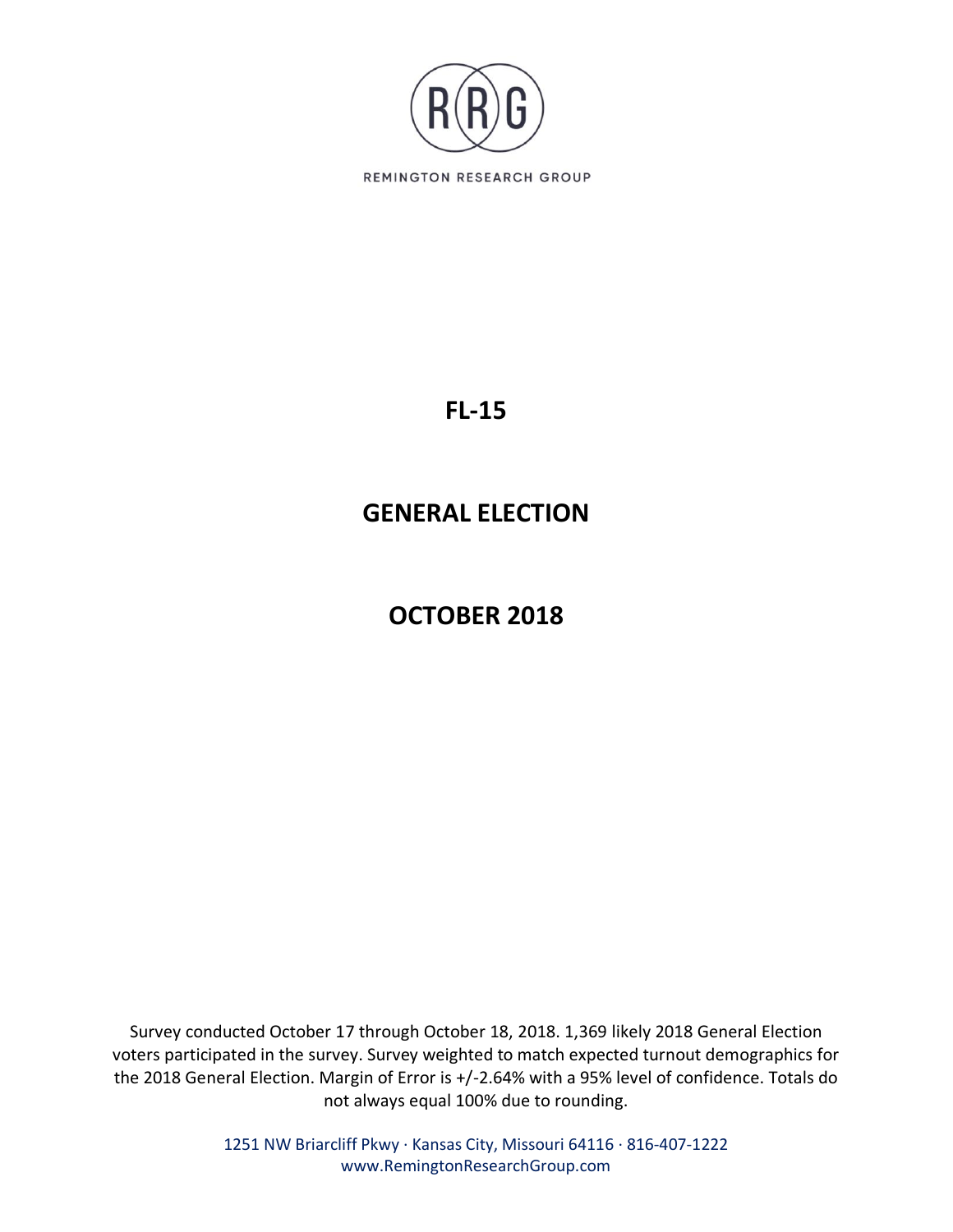

## Q1: What is your opinion of Donald Trump?

Favorable: 51% Unfavorable: 45% No opinion: 5%

Q2: What is your opinion of Ross Spano?

Favorable: 29% Unfavorable: 24% No opinion: 47%

Q3: What is your opinion of Kristen Carlson?

Favorable: 22% Unfavorable: 17% No opinion: 61%

Q4: The candidates in the November 2018 General Election for Governor are the Republican Ron DeSantis and the Democrat Andrew Gillum. If the election were held today, for whom would you vote?

Ron DeSantis: 51% Andrew Gillum: 44% Undecided: 5%

Q5: If the November 2018 General Election for United States Congress were held today, would you vote for the Republican candidate or the Democratic candidate?

Republican: 50% Democrat: 44% Undecided: 6%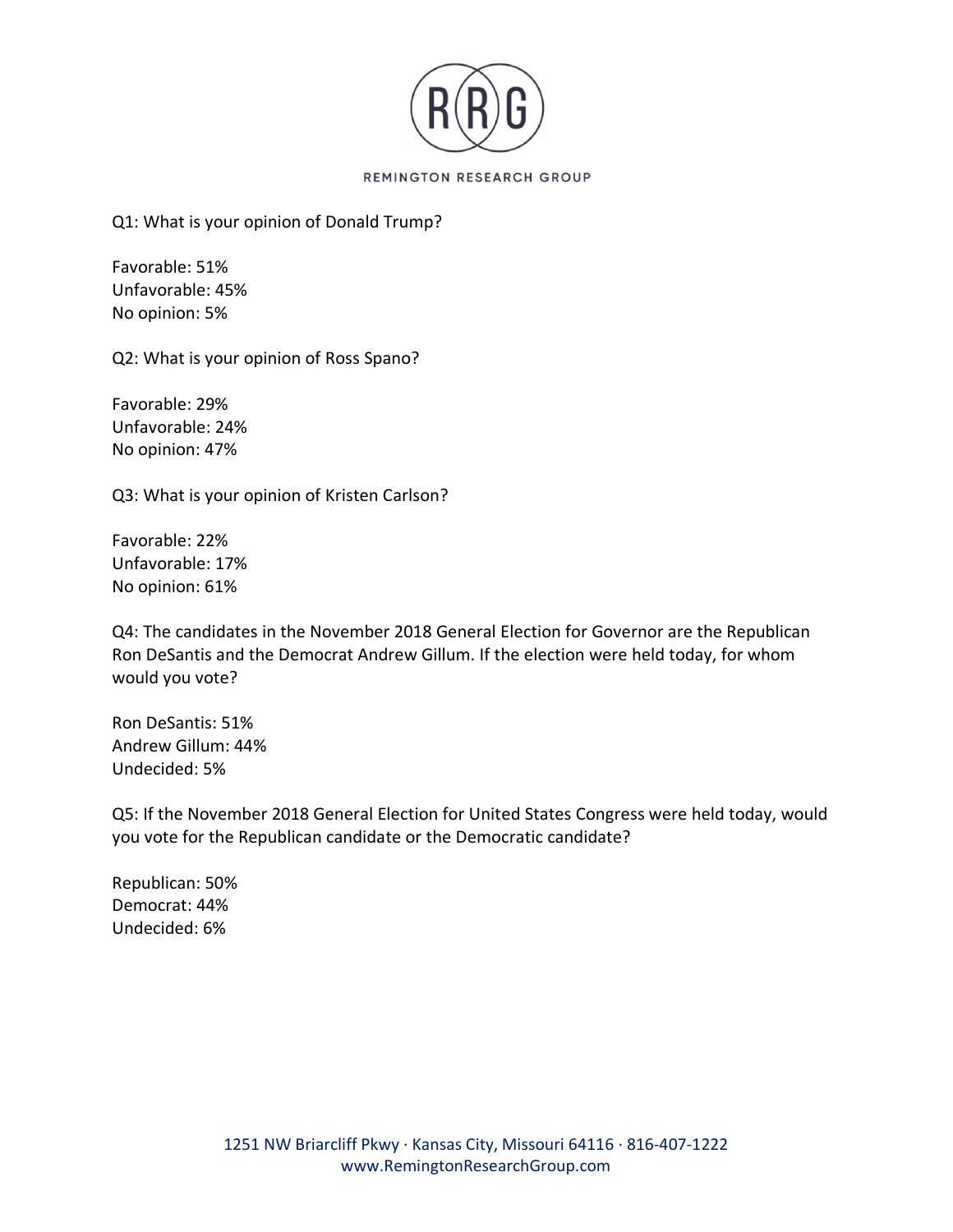

Q6: The candidates in the November 2018 General Election for United States Congress are the Republican Ross Spano and the Democrat Kristen Carlson. If the election were held today, for whom would you vote?

Ross Spano: 47% Kristen Carlson: 41% Undecided: 12%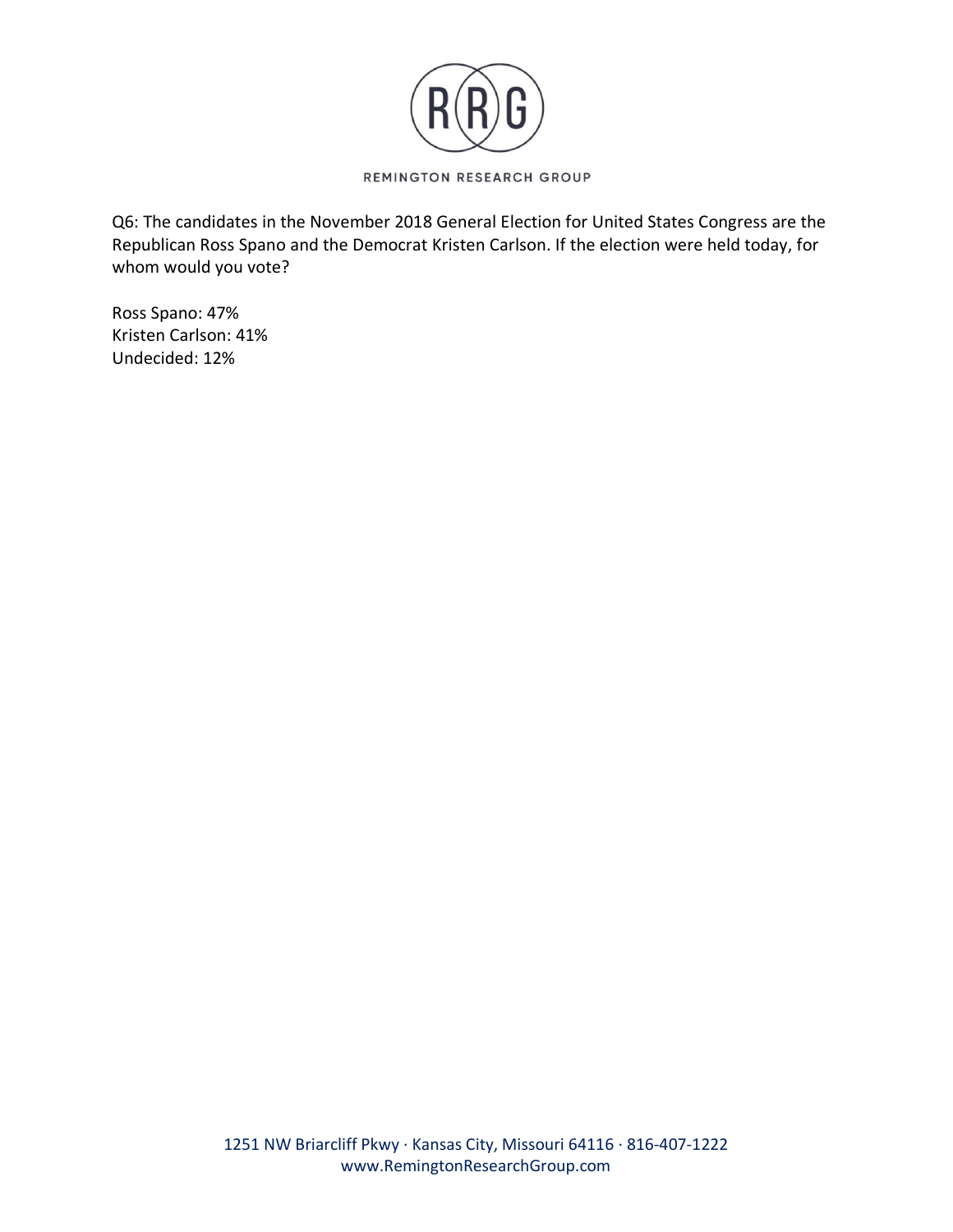

## Q1: What is your opinion of Donald Trump?

| Column %                        | 19 | 20 | 21    | 22                  | 26        |
|---------------------------------|----|----|-------|---------------------|-----------|
| <b>Favorable</b>                |    |    |       | 40% 52% 55% 51% 65% |           |
| Unfavorable 54% 42% 43% 45% 32% |    |    |       |                     |           |
| No opinion 6%                   |    |    | 6% 3% | - 5%                | <b>2%</b> |
| Table 1. Q1 by STATE SENATE     |    |    |       |                     |           |

| Column %           |     |     | Republican Democrat Non-Partisan |
|--------------------|-----|-----|----------------------------------|
| <b>Favorable</b>   | 88% | 13% | 46%                              |
| <b>Unfavorable</b> | 10% | 81% | 48%                              |
| <b>No opinion</b>  | 2%  | 6%  | 6%                               |

*Table 2. Q1 by PARTY*

| Column %              | <b>Female</b> | <b>Male</b> |
|-----------------------|---------------|-------------|
| <b>Favorable</b>      | 50%           | 51%         |
| <b>Unfavorable</b>    | 45%           | 44%         |
| <b>No opinion</b>     | .5%           | 5%          |
| Table 3. Q1 by GENDER |               |             |

| Column %           | <b>Conservative</b> | Moderate Liberal |     |
|--------------------|---------------------|------------------|-----|
| <b>Favorable</b>   | 86%                 | 30%              | 8%  |
| <b>Unfavorable</b> | 10%                 | 64%              | 88% |
| <b>No opinion</b>  | 4%                  | 6%               | 3%  |

*Table 4. Q1 by IDEOLOGY*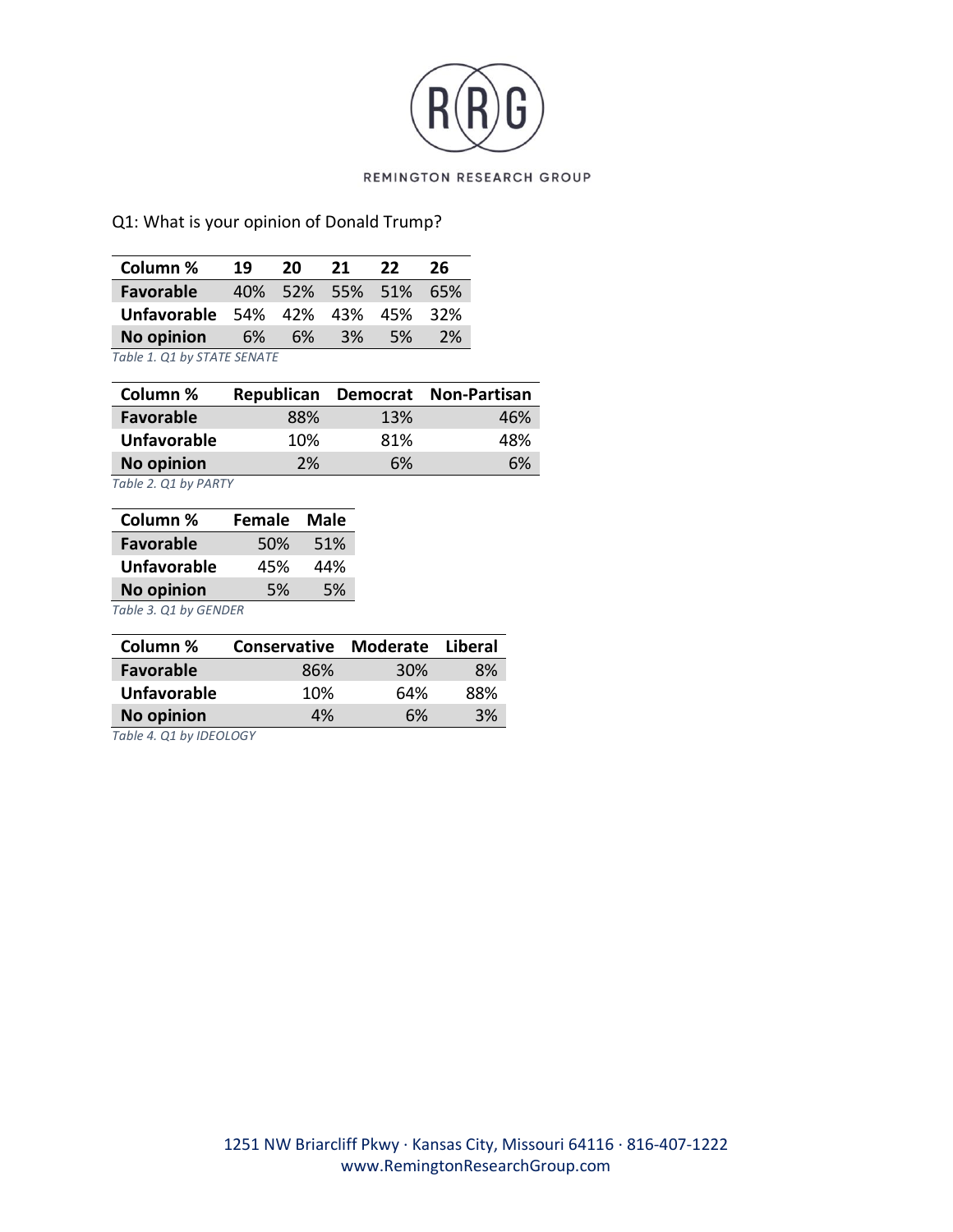

## Q2: What is your opinion of Ross Spano?

| Column %                               | 19 | -20 | 21 | 22                  | -26 |
|----------------------------------------|----|-----|----|---------------------|-----|
| <b>Favorable</b>                       |    |     |    | 28% 27% 44% 23% 39% |     |
| <b>Unfavorable 29% 23% 25% 23% 24%</b> |    |     |    |                     |     |
| No opinion 43% 50% 31% 54% 38%         |    |     |    |                     |     |
| Table 5. Q2 by STATE SENATE            |    |     |    |                     |     |

| Column %           |     |            | Republican Democrat Non-Partisan |
|--------------------|-----|------------|----------------------------------|
| Favorable          | 49% | <b>11%</b> | 21%                              |
| <b>Unfavorable</b> | 11% | 38%        | 26%                              |
| <b>No opinion</b>  | 40% | 51%        | 52%                              |

*Table 6. Q2 by PARTY*

| Column %                                                                                                                                                             | <b>Female</b> | Male |
|----------------------------------------------------------------------------------------------------------------------------------------------------------------------|---------------|------|
| <b>Favorable</b>                                                                                                                                                     | 27%           | 31%  |
| <b>Unfavorable</b>                                                                                                                                                   | 21%           | 29%  |
| <b>No opinion</b>                                                                                                                                                    | 52%           | 40%  |
| $Tz$ $\sim$ $Tz$ $\sim$ $Tz$ $\sim$ $Tz$ $\sim$ $Tz$ $\sim$ $Tz$ $\sim$ $Tz$ $\sim$ $Tz$ $\sim$ $Tz$ $\sim$ $Tz$ $\sim$ $Tz$ $\sim$ $Tz$ $\sim$ $Tz$ $\sim$ $Tz$ $\$ |               |      |

*Table 7. Q2 by GENDER*

| Column %           | <b>Conservative</b> | Moderate   | Liberal |
|--------------------|---------------------|------------|---------|
| <b>Favorable</b>   | 48%                 | 16%        | 7%      |
| <b>Unfavorable</b> | 10%                 | <b>32%</b> | 43%     |
| <b>No opinion</b>  | 42%                 | 52%        | 50%     |
|                    |                     |            |         |

*Table 8. Q2 by IDEOLOGY*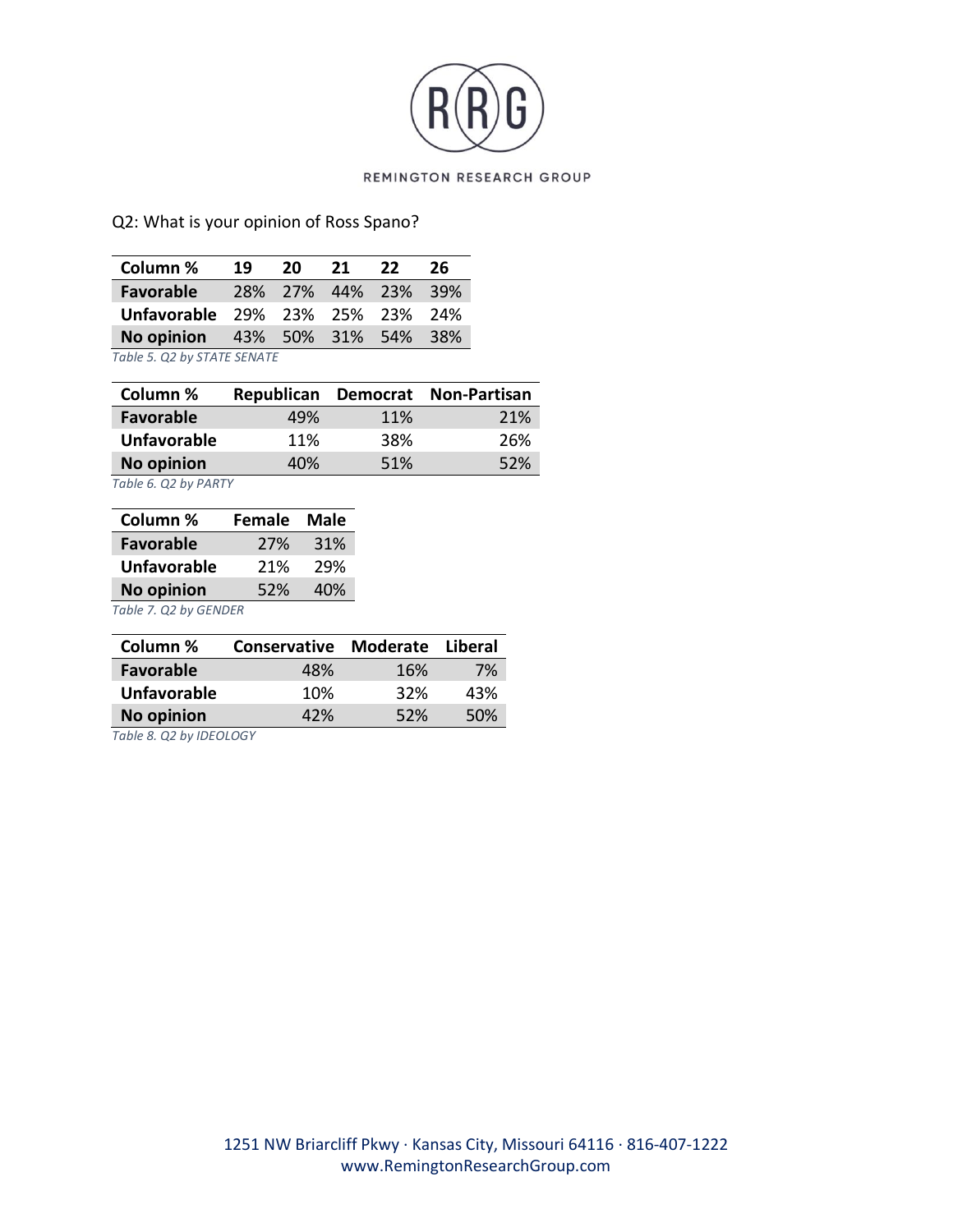

## Q3: What is your opinion of Kristen Carlson?

| Column %                        | 19 | 20 21 |  | 22                  | - 26 |
|---------------------------------|----|-------|--|---------------------|------|
| <b>Favorable</b>                |    |       |  | 24% 26% 19% 20% 23% |      |
| Unfavorable 19% 15% 24% 16% 16% |    |       |  |                     |      |
| No opinion 56% 60% 57% 65% 60%  |    |       |  |                     |      |
| Table 9. Q3 by STATE SENATE     |    |       |  |                     |      |

| Column %           |            |     | Republican Democrat Non-Partisan |
|--------------------|------------|-----|----------------------------------|
| <b>Favorable</b>   | <b>11%</b> | 37% | 19%                              |
| <b>Unfavorable</b> | 20%        | 12% | 20%                              |
| <b>No opinion</b>  | 69%        | 51% | 61%                              |

*Table 10. Q3 by PARTY*

| Column %                                                                                                                                                                                                                    | <b>Female</b> | Male |
|-----------------------------------------------------------------------------------------------------------------------------------------------------------------------------------------------------------------------------|---------------|------|
| <b>Favorable</b>                                                                                                                                                                                                            | 23%           | 22%  |
| <b>Unfavorable</b>                                                                                                                                                                                                          | 15%           | 20%  |
| <b>No opinion</b>                                                                                                                                                                                                           | 62%           | 59%  |
| $T$ $(1)$ $(2)$ $(2)$ $(3)$ $(2)$ $(3)$ $(4)$ $(5)$ $(5)$ $(6)$ $(7)$ $(8)$ $(8)$ $(9)$ $(1)$ $(1)$ $(1)$ $(1)$ $(1)$ $(1)$ $(1)$ $(1)$ $(1)$ $(1)$ $(1)$ $(1)$ $(1)$ $(1)$ $(1)$ $(1)$ $(1)$ $(1)$ $(1)$ $(1)$ $(1)$ $(1)$ |               |      |

*Table 11. Q3 by GENDER*

| Column %           | <b>Conservative</b> | <b>Moderate</b> | Liberal |
|--------------------|---------------------|-----------------|---------|
| Favorable          | <b>11%</b>          | 29%             | 36%     |
| <b>Unfavorable</b> | 18%                 | 17%             | 14%     |
| <b>No opinion</b>  | 71%                 | 54%             | 50%     |
|                    |                     |                 |         |

*Table 12. Q3 by IDEOLOGY*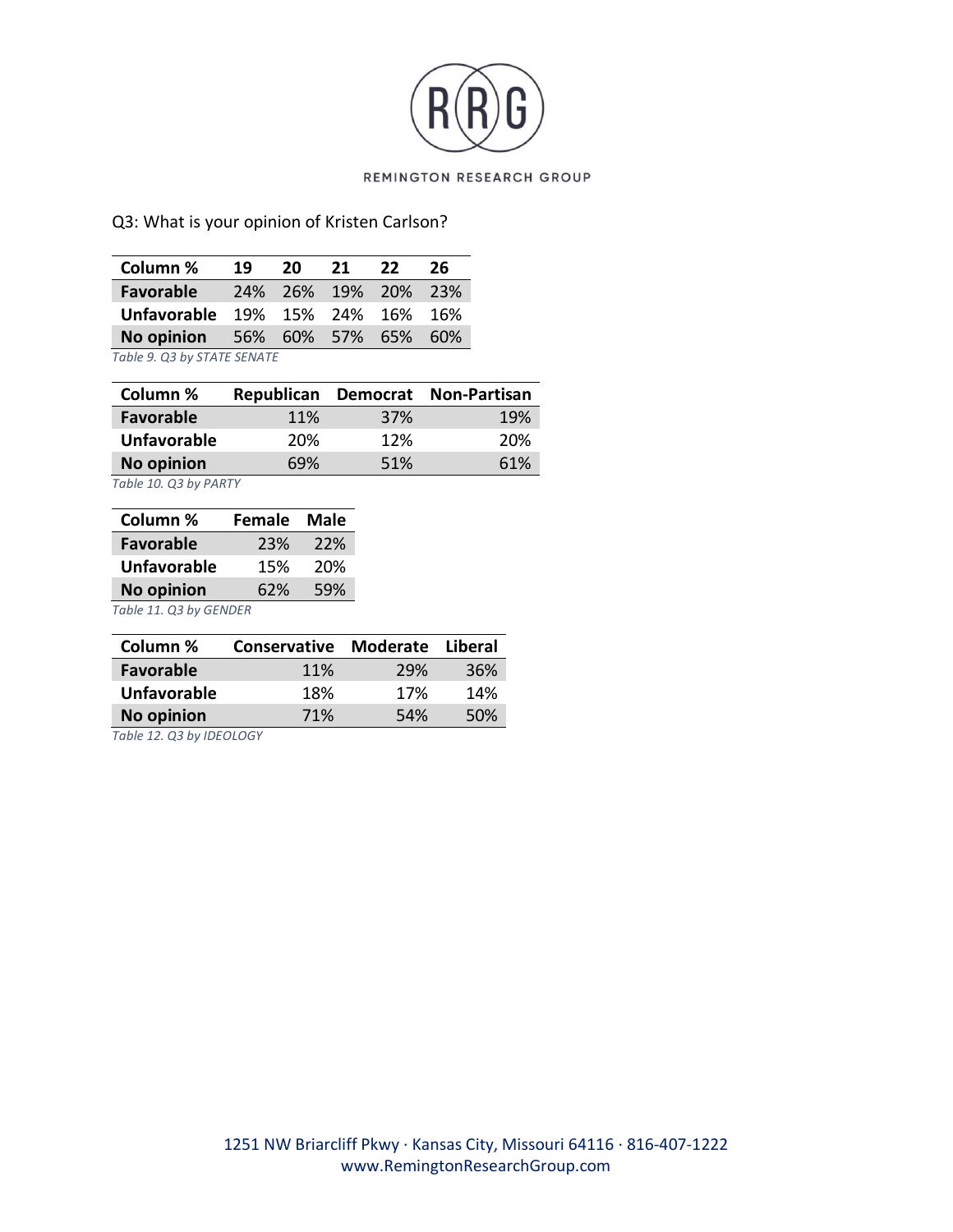

Q4: The candidates in the November 2018 General Election for Governor are the Republican Ron DeSantis and the Democrat Andrew Gillum. If the election were held today, for whom would you vote?

| Column %                          | 19 | 20 | 21 | 22                  | -26 |
|-----------------------------------|----|----|----|---------------------|-----|
| <b>Ron DeSantis</b>               |    |    |    | 42% 50% 55% 51% 64% |     |
| Andrew Gillum 51% 43% 42% 44% 31% |    |    |    |                     |     |
| <b>Undecided</b>                  | 6% | 7% | 3% | 4% a                | 5%  |
| Table 13. Q4 by STATE SENATE      |    |    |    |                     |     |

| Column %             |     |     | Republican Democrat Non-Partisan |
|----------------------|-----|-----|----------------------------------|
| <b>Ron DeSantis</b>  | 86% | 15% | 45%                              |
| <b>Andrew Gillum</b> | 10% | 80% | 45%                              |
| <b>Undecided</b>     | 3%  | 5%  | 10%                              |

*Table 14. Q4 by PARTY*

| Column %             | Female | Male |
|----------------------|--------|------|
| <b>Ron DeSantis</b>  | 49%    | 52%  |
| <b>Andrew Gillum</b> | 44%    | 44%  |
| <b>Undecided</b>     | 7%     | 4%   |
|                      |        |      |

*Table 15. Q4 by GENDER*

| Column %             | <b>Conservative Moderate</b> |     | Liberal |
|----------------------|------------------------------|-----|---------|
| <b>Ron DeSantis</b>  | 87%                          | 29% | 8%      |
| <b>Andrew Gillum</b> | 9%                           | 64% | 88%     |
| <b>Undecided</b>     | 4%                           | 7%  | .5%     |

*Table 16. Q4 by IDEOLOGY*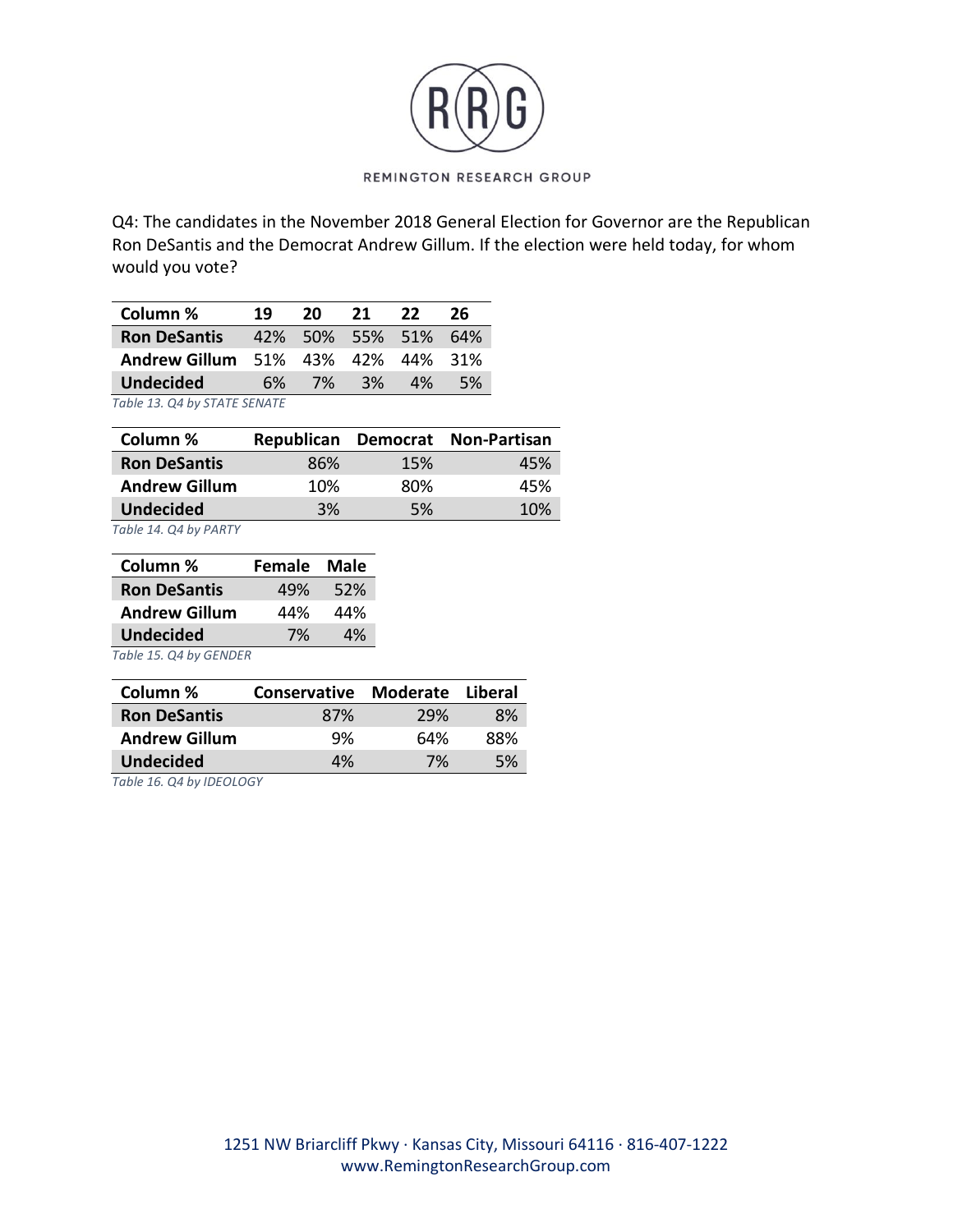

Q5: If the November 2018 General Election for United States Congress were held today, would you vote for the Republican candidate or the Democratic candidate?

| Column % 19                           |  | <b>20</b> | 21 | 22   | -26 |
|---------------------------------------|--|-----------|----|------|-----|
| <b>Republican</b> 41% 50% 57% 50% 65% |  |           |    |      |     |
| <b>Democrat</b> 51% 44% 39% 45% 30%   |  |           |    |      |     |
| <b>Undecided</b> 8% 6% 5%             |  |           |    | - 5% | 6%  |
| Table 17. Q5 by STATE SENATE          |  |           |    |      |     |

| Column %         |     |     | Republican Democrat Non-Partisan |
|------------------|-----|-----|----------------------------------|
| Republican       | 89% | 12% | 41%                              |
| <b>Democrat</b>  | 8%  | 84% | 45%                              |
| <b>Undecided</b> | 2%  | 4%  | 14%                              |
|                  |     |     |                                  |

*Table 18. Q5 by PARTY*

| Column %               | <b>Female</b> | <b>Male</b> |  |  |
|------------------------|---------------|-------------|--|--|
| <b>Republican</b>      | 49%           | 51%         |  |  |
| <b>Democrat</b>        | 44%           | 44%         |  |  |
| <b>Undecided</b>       | 6%            | 5%          |  |  |
| Table 19. Q5 by GENDER |               |             |  |  |

| Column %         | Conservative Moderate Liberal |     |     |
|------------------|-------------------------------|-----|-----|
| Republican       | 87%                           | 27% | 8%  |
| <b>Democrat</b>  | 10%                           | 63% | 90% |
| <b>Undecided</b> | 4%                            | 10% | 2%  |

*Table 20. Q5 by IDEOLOGY*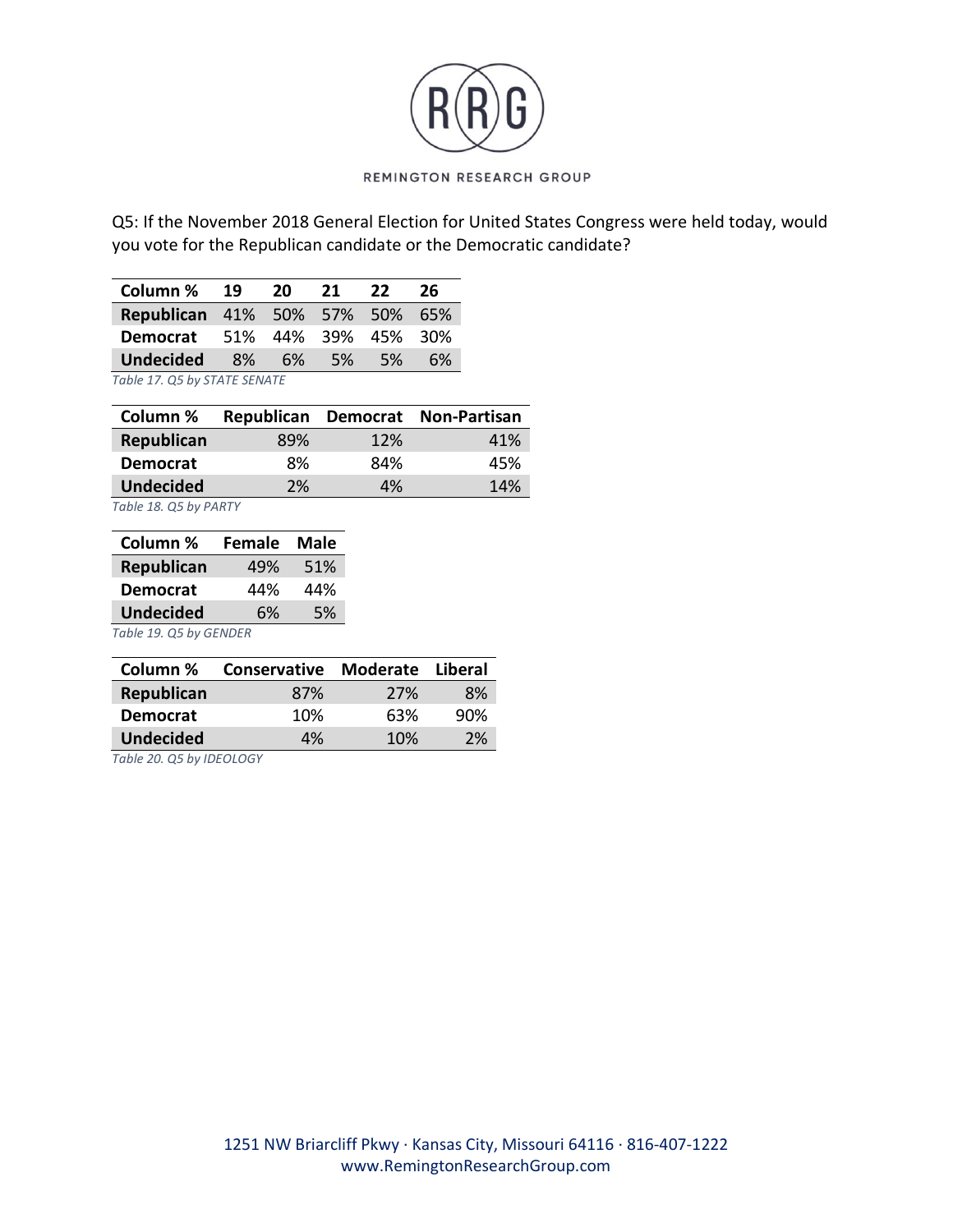

Q6: The candidates in the November 2018 General Election for United States Congress are the Republican Ross Spano and the Democrat Kristen Carlson. If the election were held today, for whom would you vote?

| Column %                            | 19 | 20      | 21 | 22.                 | 26 |
|-------------------------------------|----|---------|----|---------------------|----|
| <b>Ross Spano</b>                   |    |         |    | 41% 45% 55% 46% 61% |    |
| Kristen Carlson 45% 40% 38% 41% 31% |    |         |    |                     |    |
| <b>Undecided</b>                    |    | 14% 14% |    | 7% 13%              | 8% |
| $T - L = 24$ $26 - L = 274 T$       |    |         |    |                     |    |

*Table 21. Q6 by STATE SENATE*

| Column %               |     |     | Republican Democrat Non-Partisan |
|------------------------|-----|-----|----------------------------------|
| <b>Ross Spano</b>      | 83% | 11% | 41%                              |
| <b>Kristen Carlson</b> | 8%  | 78% | 39%                              |
| <b>Undecided</b>       | 9%  | 11% | 20%                              |

*Table 22. Q6 by PARTY*

| Column %               | Female | <b>Male</b> |
|------------------------|--------|-------------|
| <b>Ross Spano</b>      | 44%    | 50%         |
| <b>Kristen Carlson</b> | 41%    | 40%         |
| <b>Undecided</b>       | 15%    | 9%          |
|                        |        |             |

*Table 23. Q6 by GENDER*

| Column %               | Conservative Moderate |     | Liberal |
|------------------------|-----------------------|-----|---------|
| <b>Ross Spano</b>      | 82%                   | 27% | 6%      |
| <b>Kristen Carlson</b> | 9%                    | 56% | 86%     |
| <b>Undecided</b>       | 9%                    | 17% | 8%      |

*Table 24. Q6 by IDEOLOGY*